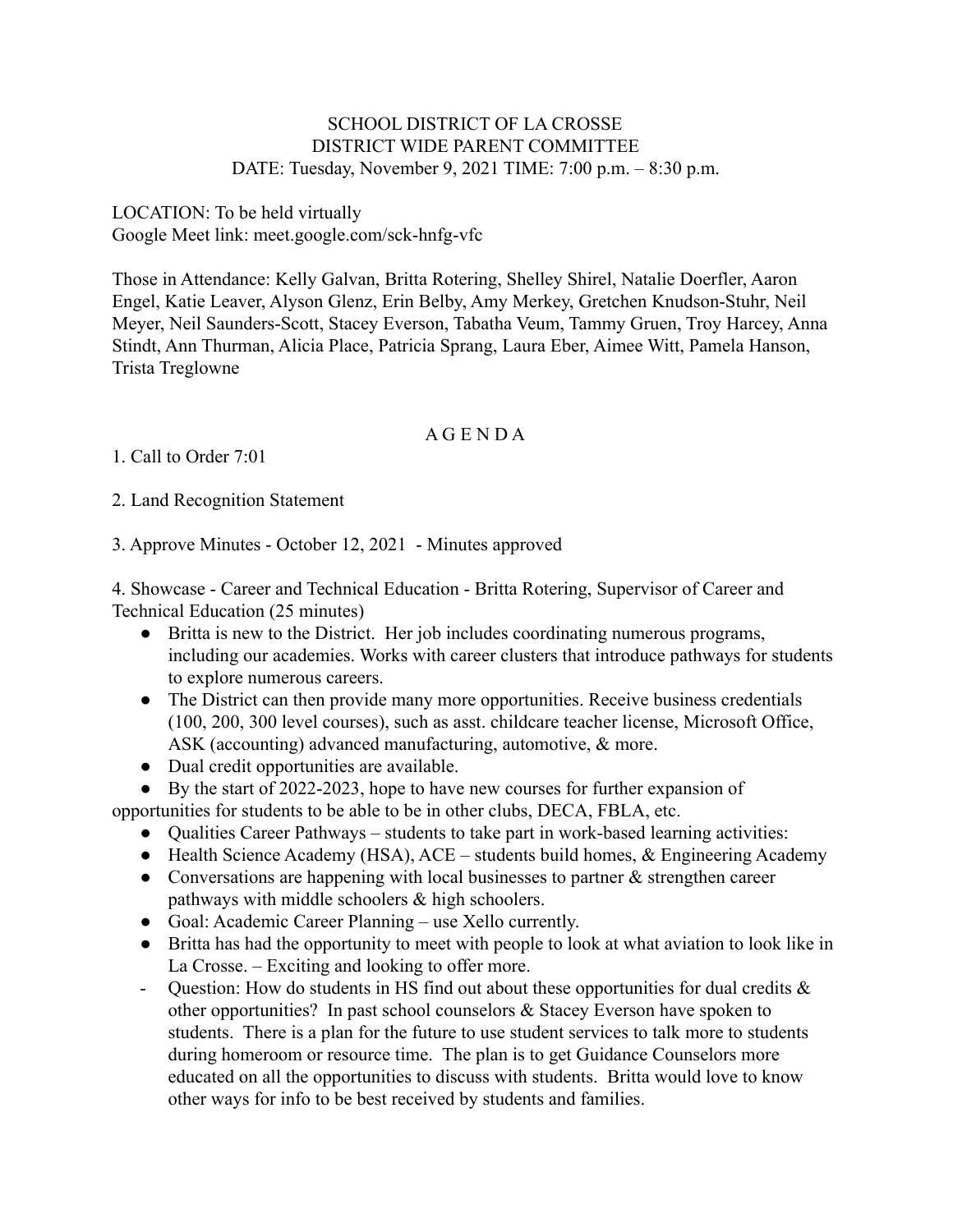- Wish to publicize the programs more. Britta is happy to discuss information  $\&$  meet with students. Her position is year-round. Work based learning doesn't have to be signed up for by a certain date. Dual credit – plan to have a list of those courses available for students to know those particular courses available.
- Stacey Everson shared that Britta has her doctorate in this area  $\&$  is a huge benefit to our district & students.
- 5. Administrative Updates (35 minutes)
	- a. Superintendent Update
		- Dr. Engel shared that Tabatha Veum has been given the School Social Worker of the Year award & does a fantastic job in the school district!
		- School Facility Study has been wrapped up. Survey results are in and will be presented to the Board of Education on December 6th.
		- COVID still remains, but there is a COVID Vaccination clinic with community partners to have shot clinics for all age 5+. This should increase pool of those who won't have to quarantine if named a close contact. Test–and-stay program started last week & many students have been able to stay in school for this option.
		- Winter will complicate things with illnesses, but hopefully by  $3<sup>rd</sup>$  or  $4<sup>th</sup>$  quarter we can move away from masking if our District case counts go down. We will continue to follow advice from experts.
	- b. Secondary Update Stacey Everson
		- The District is always looking for new opportunities. Soon, they are hoping to have a Hmong Language class offered for students at high school level.
		- Co-curriculars & bus transportation are still an issue, but at this point, should not see events cancelled. Solutions have been implemented and issues are continually being addressed.
		- Negative thoughts are out due to sports students may not be able to participate in sports if in test-and-stay, named a close contact. Sports are higher risk than classroom, which is why they could remain in class, but not participate in sports.
		- Dr. Engel encouraged everyone to consider vaccinating, if they are not already, so they wouldn't have to quarantine if named a close contact.
		- Standards Based Grading/Learning/Teaching. Secondary levels are planning  $\&$ preparing for this grading. We should hear more  $2<sup>nd</sup>$  semester on this. For now, the letter grades are staying the same. Still looking for parent feedback, focus on the learning & teaching, vs. grading.
	- c. Elementary Update Shelley Shirel
		- Foster Grandparent Board (Workforce Connections) working with students  $\&$  in classrooms to assist classrooms & students with tutoring. This is a great opportunity. Schools can reach out to Shelley Shirel if interested in this program. Polytechnic will soon be working with this program.
		- Self-awareness  $&$  self-management have been the focus. Teachers are working hard to add this into their curriculum for a positive impact for all learners in the **District**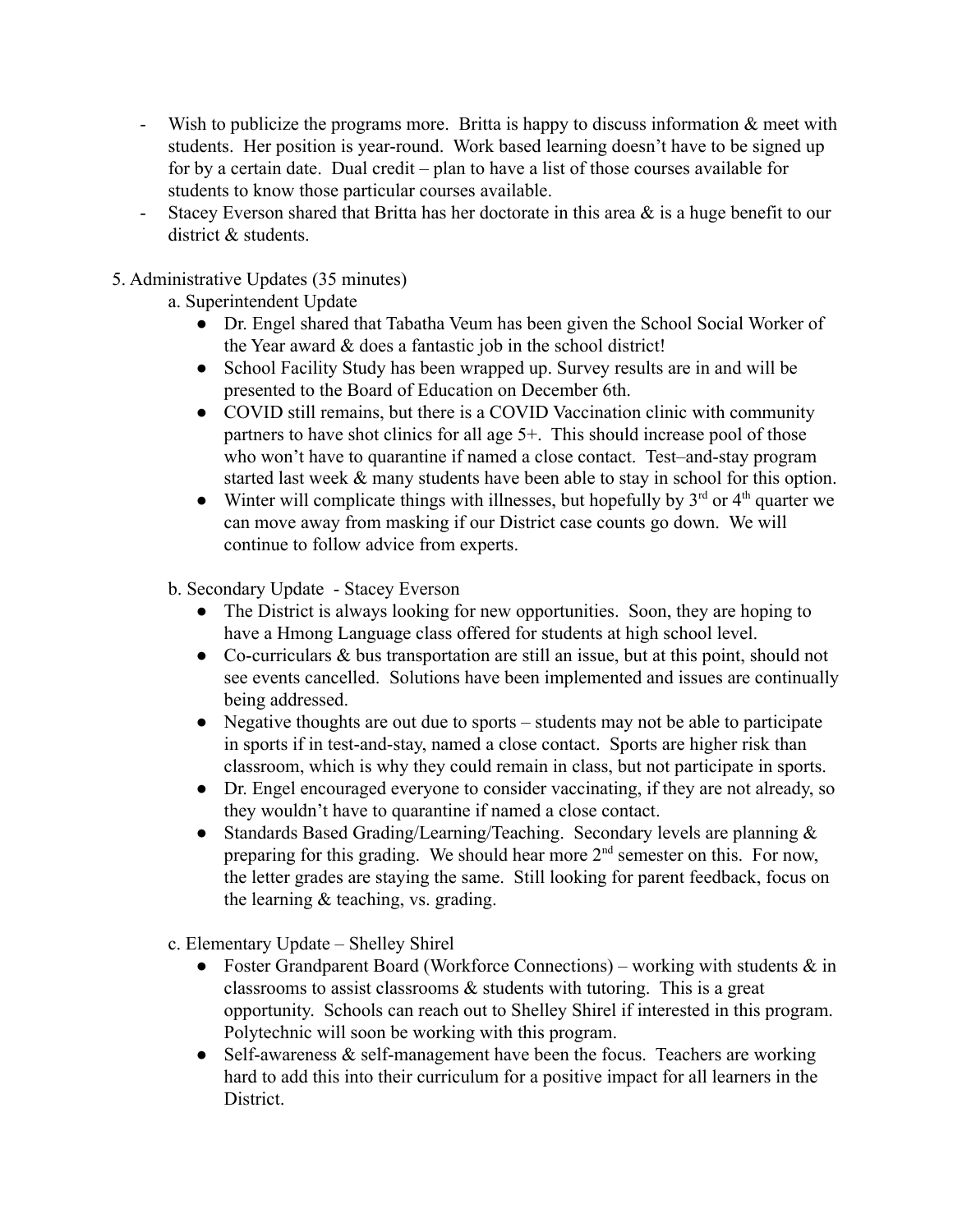- Working on refreshing the grading scale/standards for what is needed (decrease the high number of standards down to the essential standards that feed into mastery of those standards  $\&$  learning targets, so students can better receive additional learning opportunities, as they will be picked up easier. Standards will be expressed in more family-friendly terms going forward.
- Earliest learners any student who will be 4 on or before Sept.  $1<sup>st</sup>$ , parents can begin registration December  $17<sup>th</sup>$  for 4K. After they have completed the registration, they can go online on February 2<sup>nd</sup> to select 4K location. Parents can enroll/register online via Skyward. Dr. Engel noted that students who are 4 years old are ready…even if there are limitations with language, wheelchair, or other disabilities. We have resources to work with all students. Parents can get tours with classrooms to see what goes on.
- **Questions** 
	- o On standards Have the trends moved up  $\&$  down? The work has been to take the plethora of standards & pick what is most essential, what is important, & what is nice to know. The focus is to narrow down & work on the most essential for students to be successful. Teachers can focus on those standards to be mastered by students.
	- o Range of supports for students have increased at schools. The range of Mental Health has increased. EAP – can have students meet with those therapists for a few sessions, to see if more help is needed, and how to get them on the best pathway for the individual. Parents should check with the school guidance counselor with any questions or to know more about this opportunity.
	- o LPEF Director update  $-$  in midst of search.  $1<sup>st</sup>$  round didn't result in filling the position. If anyone knows of someone great with experience in education & fundraising, please refer them to Dr. Engel or Dr. Harcey.

6. Sharing Concerns (15 minutes) - Items must be of District-wide concern. No individual staff, school or student will be discussed.

• Concern of added sugar being served to kids. Parent has heard that the fresh fruit is often craisins. Breakfast is often sugary options like chocolate chip muffins or mini cinnamon rolls. CFCAP vs. National School Lunch Program. Can we get parents & district talk & look at menus to have healthier options? - Dr. Engel is happy to have connections made with parents to discuss this further with School Nutrition manager. (Perhaps we can have School Nutrition present at future DWP meeting.)

7. Joys & Shoutouts (10 minutes) - Fun things happening at a school or upcoming PTO fundraisers.

- HS Career conference was very well tailored,
- The amount of AP/Honors courses & other opportunities we have are far more compared to other districts!
- Dr. Engel was able to get out and substitute teach a music class last Friday & was impressed by the excitement of students.